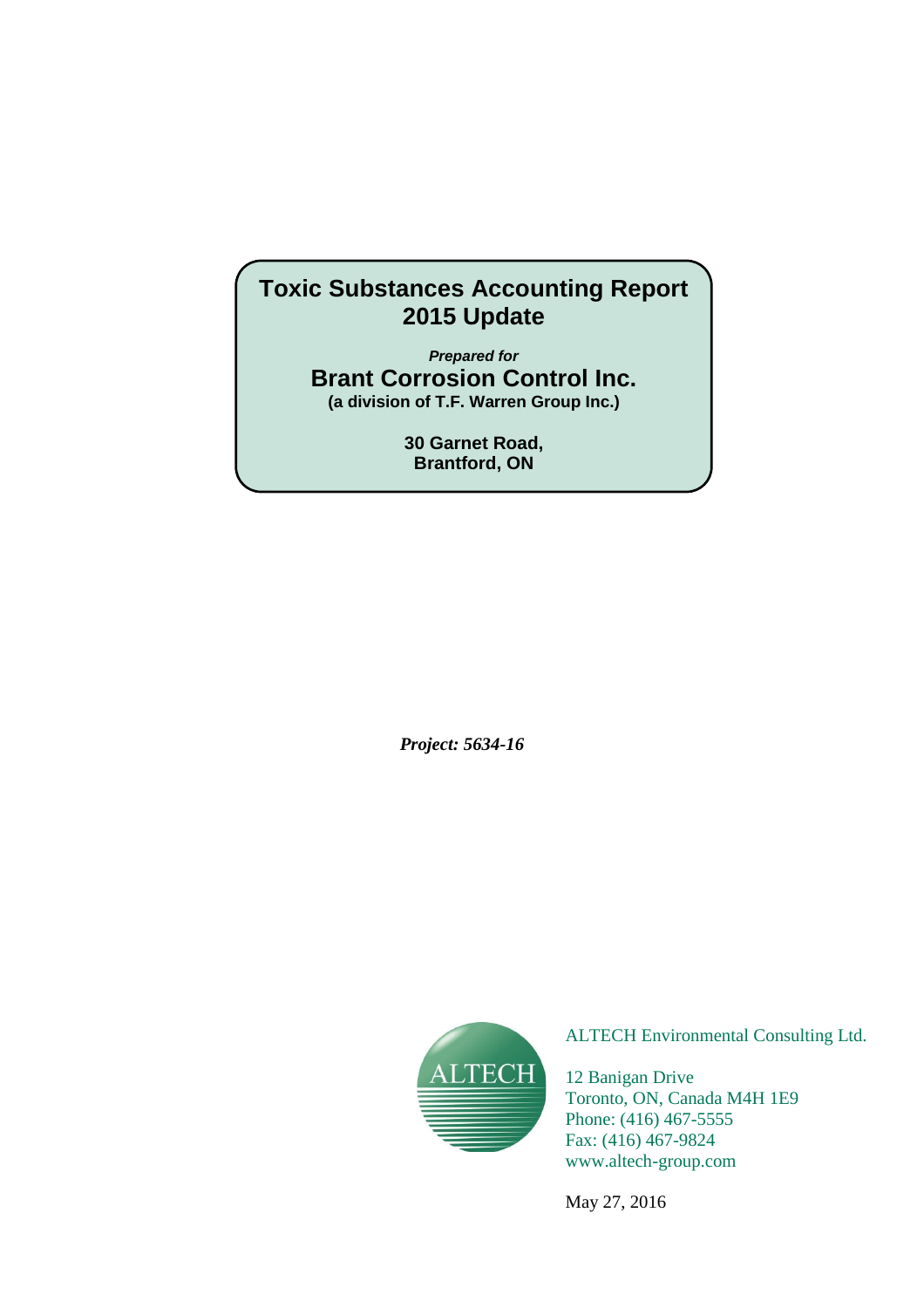# **TABLE OF CONTENTS**

| 1.0                                           |  |
|-----------------------------------------------|--|
| 1.1<br>1.2<br>1.3                             |  |
| 2.0                                           |  |
| 3.0                                           |  |
| 3.1<br>3.2<br>3.3<br>3.4<br>3.5<br>3.6<br>3.7 |  |
| 4.0                                           |  |
| 5.0                                           |  |

# **List of Tables:**

| Table 7: Public Summary of Substances Uses and Releases in 2015 (tonnes/yr) |  |
|-----------------------------------------------------------------------------|--|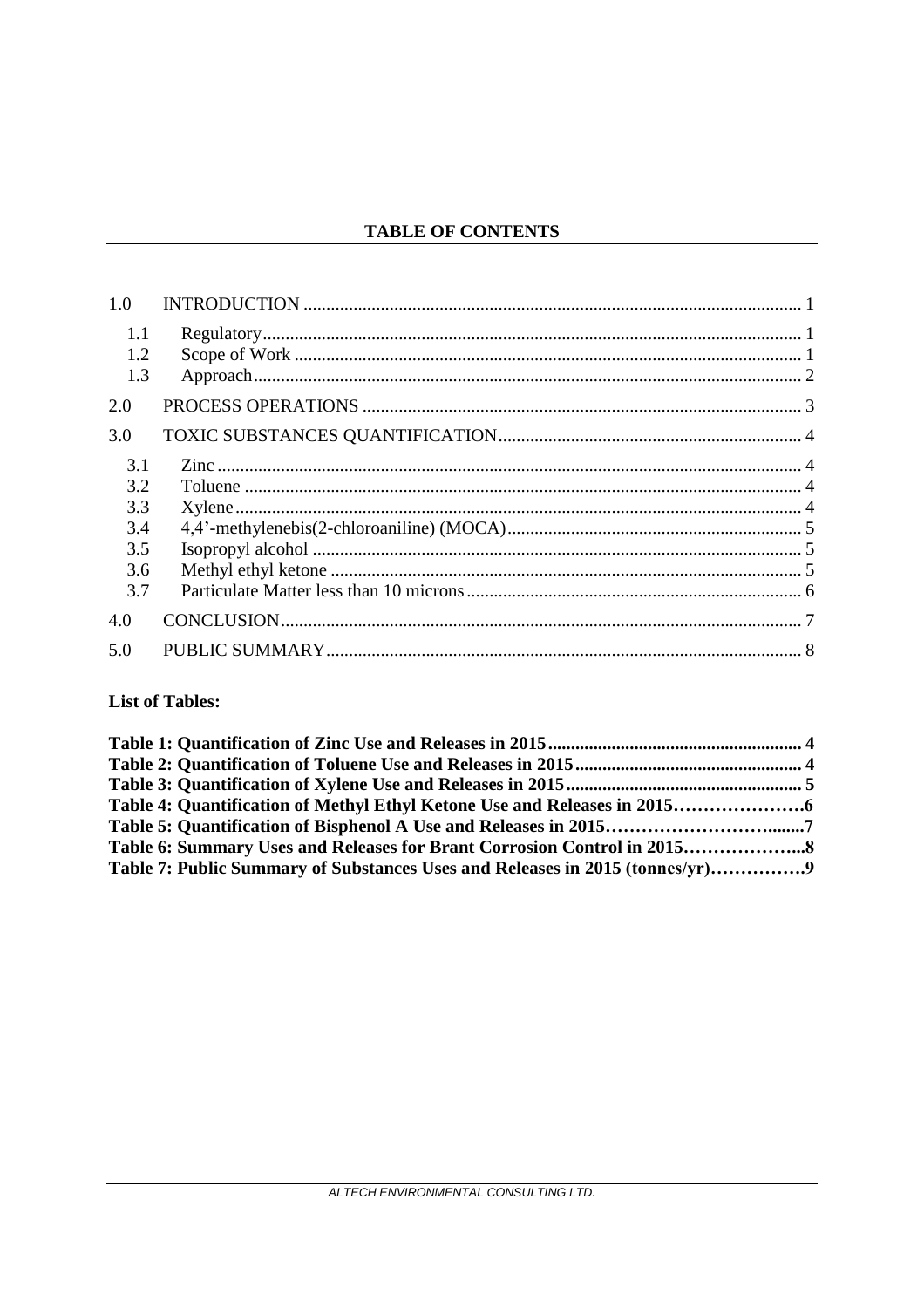# **1.0 INTRODUCTION**

Altech Environmental Consulting Ltd. was retained by Brant Corrosion Control (BCC) (a Division of T.F. Warren Group Inc.) to complete the Toxic Substances Accounting Report for 2015 as per O.Reg. 455 for the facility located at 30 Garnet Rd., Brantford, Ontario.

## **1.1 Regulatory**

Under the *Canadian Environmental Protection Act*, all industries in Canada are legally required to report their emissions and transfers of approximately 360 specified substances under the National Pollutant Release Inventory (NPRI) if the amounts of the listed substances exceed the regulatory minimum thresholds of quantities manufactured, produced or otherwise used (MPO). Ontario Regulation 127/01 (O. Reg. 127) expands on the NPRI list to include acetone emissions to air. Similar to NPRI, O. Reg. 127 requires annual air emission reporting.

The Ontario *Toxic Reduction Act* (TRA), promulgated in late 2009, is intended to better inform the Ontario public with respect to toxic substances in their environment and to encourage industry to reduce their usage of these toxic substances. The Act requires that industries report on emissions, similar to the NPRI, and also include information on the use and production of toxic substances in the operating facility. To minimize paperwork, Ontario aligned the list of reportable substances with those listed under the federal NPRI.

Ontario Regulation 455/09 is the active legislation behind TRA and applies to Ontario manufacturing industries with NAICS codes starting with 31, 32 or 33. The reportable substances for the 2015 reporting year include all substances currently reportable under the NPRI. Reportable information under both programs (NPRI and TRA) is required annually to be posted and verified on Environment Canada's web portal *Single Window for Information Management (SWIM*). For the year 2015, the reporting deadline is June 1, 2015.

#### **1.2 Scope of Work**

Altech was contracted to provide the following:

- 1. Confirm reportable toxic substances for the site.
- 2. Enter chemical information for MPO substances from Material Safety Data Sheets (MSDSs) and related usage data, provided by BCC, in a customized Excel spreadsheet.
- 3. Prepare an emissions inventory, which includes determining the substances that must be reported.
- 4. Quantify inputs and outputs at the process flow level and complete mass balances for reportable substances.
- 5. Prepare TRA Accounting Report for company records, submission and MOECC review.
- 6. Complete SWIM data submission for both NPRI and the O. Reg. 455 (TRA).
- 7. On-line signoff by BCC will be required.
- 8. Provide BCC with a backup copy of the report.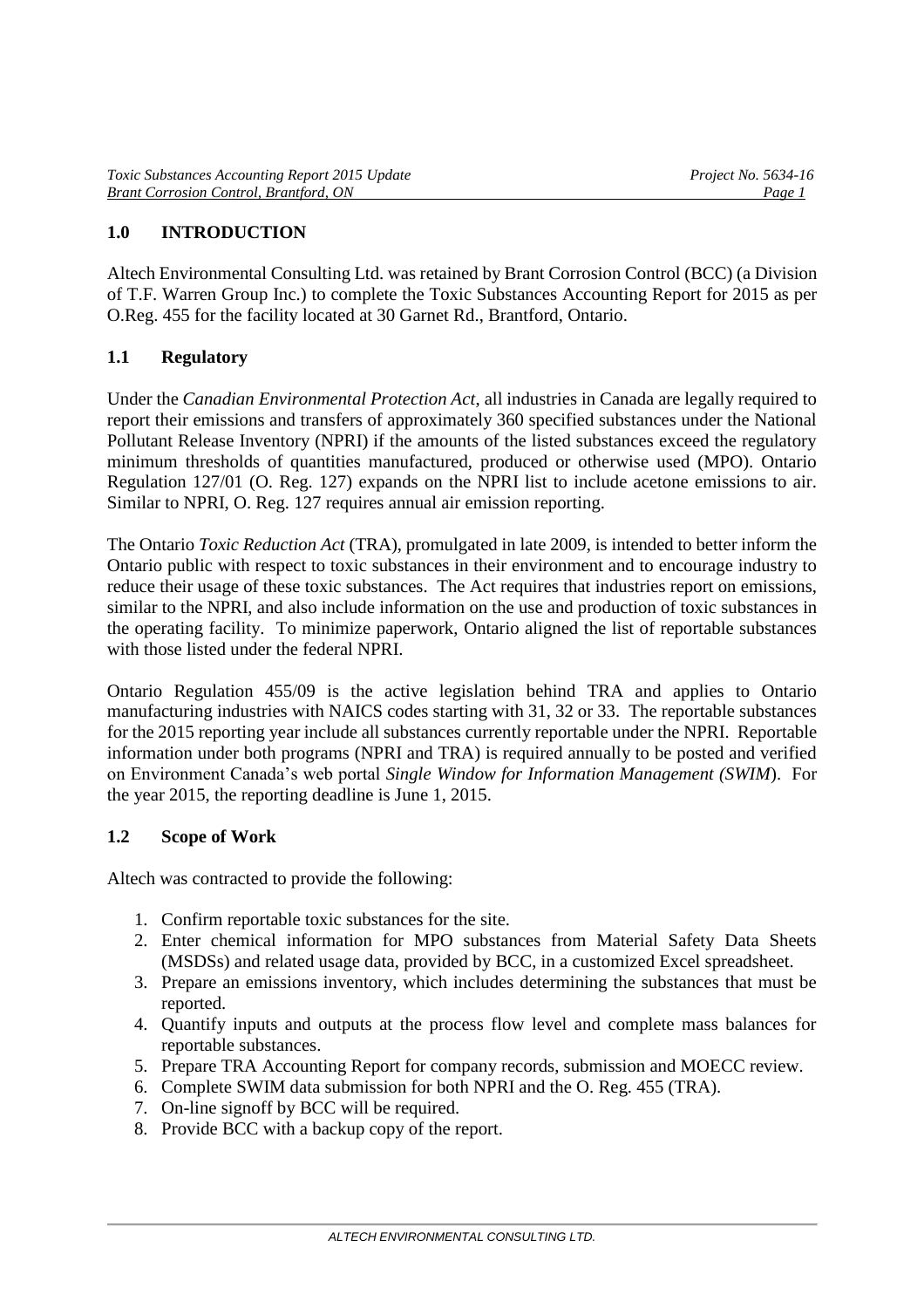### **1.3 Approach**

In order to report under the TRA, Brant Corrosion Control provided an accounting of the substances purchased and used, and an accounting of the by-products, wastes or emissions, their composition and their quantities to Altech. Altech staff used a series of spreadsheets that allowed these data to be entered and calculated to identify annual quantities in metric tonnes, of the various input and output streams for the toxic substances. As noted above, O. Reg. 455 specifies that substances or substance classes at quantities that satisfied the NPRI Threshold Limits, were to be reported to the Ontario Ministry of the Environment for the 2015 reporting year. For Brant Corrosion Control, the substances that required reporting in 2015 to TRA were:

- Toluene
- Xylene
- Methyl ethyl ketone (MEK)

Two substances, which met the NPRI reporting threshold in 2012, but did not achieve the NPRI reporting threshold for 2013, 2014 nor 2015, were:

- Isopropyl alcohol (IPA)
- Particulate matter less than 2.5 microns (PM2.5)

One substance, which met the NPRI reporting threshold in 2011, but did not achieve the NPRI reporting threshold for 2012, 2013 and 2015, was:

• 4,4'-methylene bis(2-chloroaniline) (MOCA).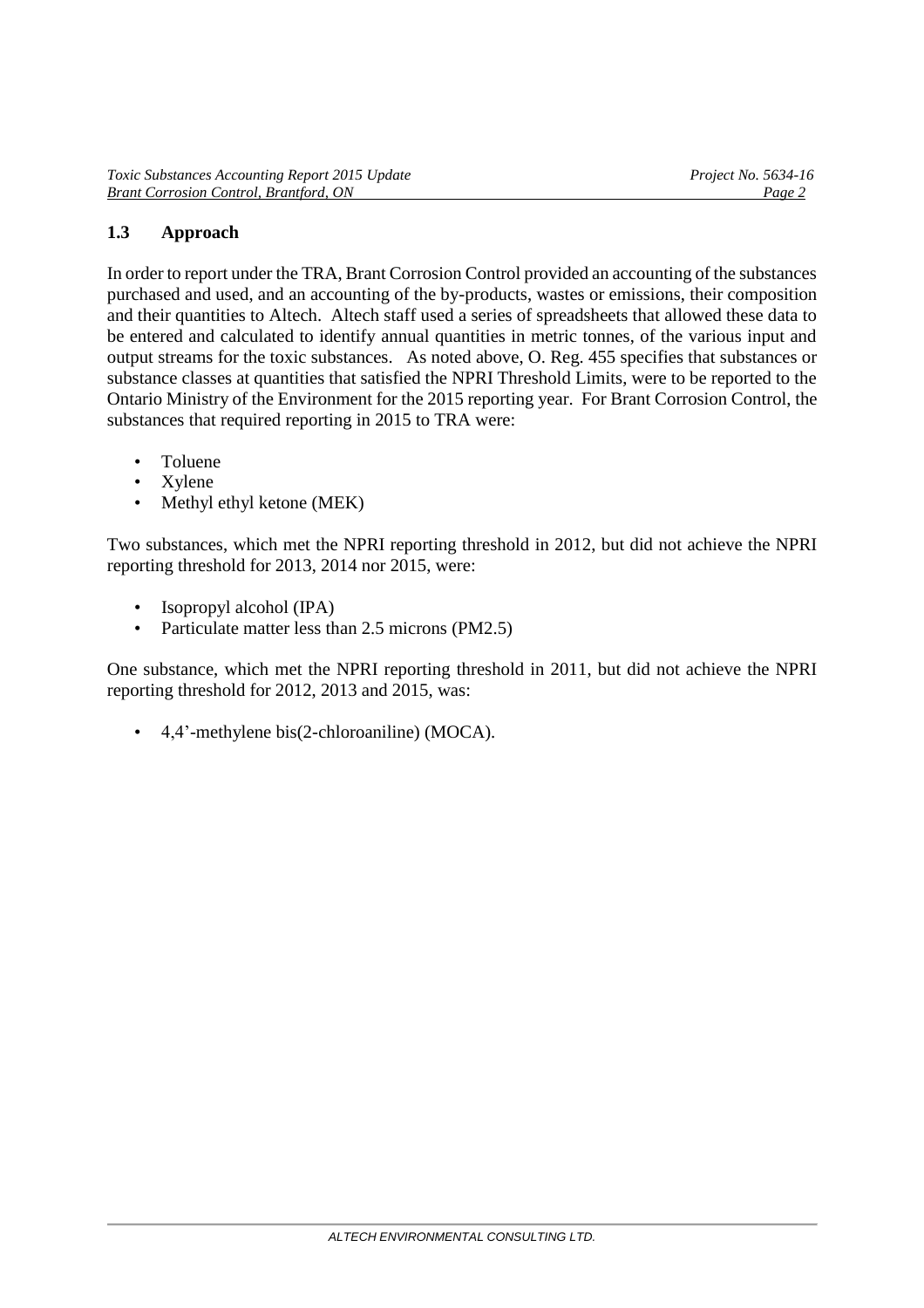# **2.0 PROCESS OPERATIONS**

Brant Corrosion Control provides surface preparation and high performance, corrosion resistant protective coatings and linings to products. Following surface preparation and cleaning with steel grit abrasives, Brant Corrosion Control applies a wide range of rubber lining products, sprayed liquid coating and lining materials or powder coatings to a broad range of products. The range of coatings applied by Brant Corrosion Control include soft and hard natural rubber, neoprene, epoxy, polyurethane, polypropylene, nylon, Teflon, vinyl ester, zinc rich primers, among other coating materials.

Zinc is present in some of the coating materials used at the facility.

Large quantities of solvents, such as toluene, methyl ethyl ketone and xylene, are used in the preparation and coating processes. Some solvent loses occur through air releases. Toluene is used as a tackifier during the installation of linings at Brant Corrosion Control and it is assumed that all toluene evaporates off during the curing process. Waste solvents, such as methyl ethyl ketone and xylene, are sent off site for recycling. Overspray from paints and coatings are captured in filters in the coating booths. Used filters, after proper curing (drying), are disposed to local landfill.

The product p,p'-methylenebis(2-chloroaniline) is used at the facility for the manufacture of polyurethane. Basically, 100% of this material is transformed during the production processes. Any residues that may remain will be mixed with resin and disposed to landfill.

From blasting activities, fine particulate matter is released from the facility resulting in some losses to the atmosphere, and with the majority shipped off-site as grit blast waste.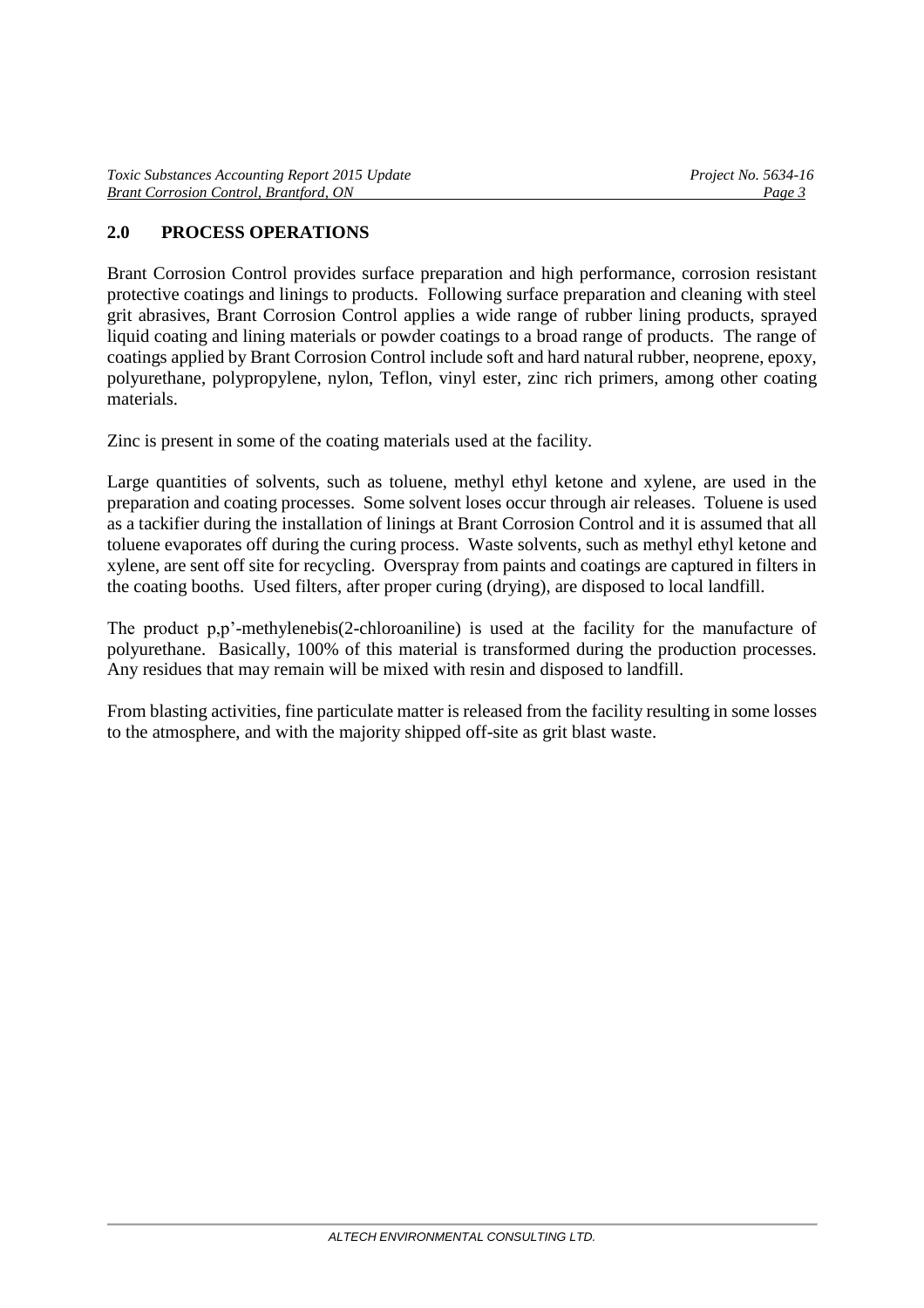# **3.0 TOXIC SUBSTANCES QUANTIFICATION**

Quantification procedures used for the 2015 data were the same statistical procedures used in previous years. As such the specific details will not be described again in this document. For detailed calculations, please refer to the TRA Plan for that substance. The tables in each of the following sections summarise calculations for each of the reportable substances using 2015 data.

#### **3.1 Zinc**

Zinc was first reported in 2011, but did not achieve the reporting threshold for the years 2012, 2013 nor 2014. The use of materials with zinc present remained low in 2015, such that this substance did not meet the NPRI reporting threshold of 10,000 kg in 2015. As such, it was not necessary to report zinc quantities to NPRI for 2015.

#### **3.2 Toluene**

Toluene use dropped from a reported 7,374 kg use in 2014 to 5,990 kg in 2015, representing a 19% reduction. Toluene requires reporting as one of the speciated Volatile Organic Compounds (VOCs) whose use was greater than 1000 kg in combination with a total VOC use  $> 10,000$  kg; where in 2015, the total VOCs used were 37,352 kg.

| Table 2: Quantification of Toluene Use and Releases in 2015 |              |                                                                       |  |  |  |  |  |
|-------------------------------------------------------------|--------------|-----------------------------------------------------------------------|--|--|--|--|--|
| <b>Stream</b>                                               | <b>Value</b> | <b>Calculations</b>                                                   |  |  |  |  |  |
| Enters                                                      | 5.990 $t$    | Mass balance calculation from purchasing records and MSDS             |  |  |  |  |  |
|                                                             |              | information used to complete a facility spreadsheet that listed all   |  |  |  |  |  |
|                                                             |              | components of raw materials used at Brant Corrosion Control.          |  |  |  |  |  |
|                                                             |              | Total toluene into facility $=$ sum of all toluene sources purchased. |  |  |  |  |  |
| Created                                                     | $\Omega$     | Toluene is not created in the process.                                |  |  |  |  |  |
| Transformed                                                 | $\Omega$     | Toluene is not destroyed or transformed in the process.               |  |  |  |  |  |
| Released to                                                 | 5.990 $t$    | Total released to air $=$ total contained in purchased materials $=$  |  |  |  |  |  |
| air                                                         |              | 5.990 t                                                               |  |  |  |  |  |
| Transferred                                                 | $\Omega$     | There is no significant transfer of toluene with solvents shipped     |  |  |  |  |  |
| for recycling                                               |              | off-site for recycling.                                               |  |  |  |  |  |
| With Product                                                | $\Omega$     | Toluene is not contained in product shipped from the site.            |  |  |  |  |  |

The process flowsheet for toluene is provided at the end of the report.

## **3.3 Xylene**

Xylene requires reporting as one of the speciated Volatile Organic Compounds (VOCs) whose use was greater than 1000 kg in combination with a total VOC use  $> 10,000$  kg; where in 2015, the total VOCs used were 37,352 kg.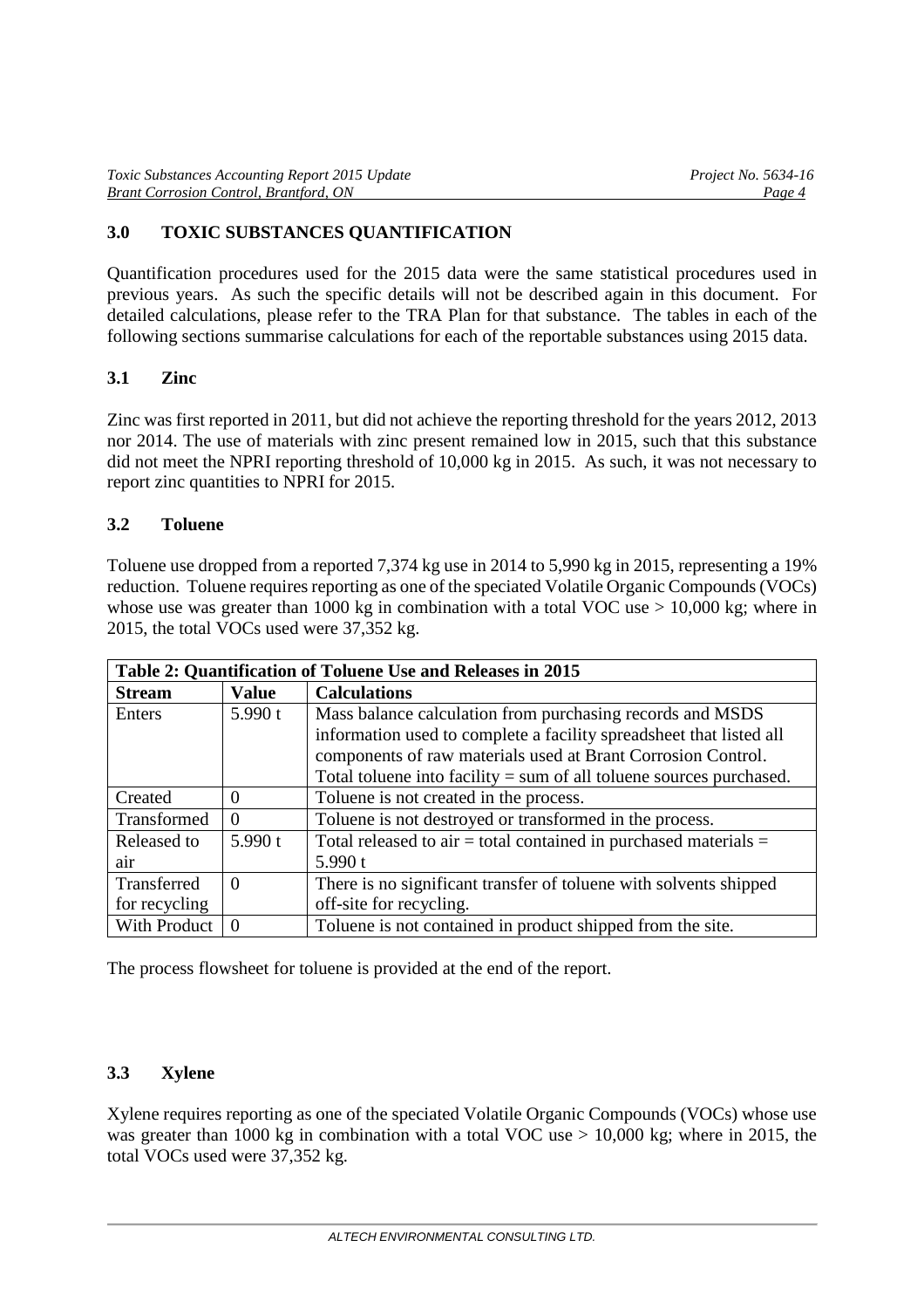| Table 3: Quantification of Xylene Use and Releases in 2015 |              |                                                                                |  |  |  |
|------------------------------------------------------------|--------------|--------------------------------------------------------------------------------|--|--|--|
| <b>Stream</b>                                              | <b>Value</b> | <b>Calculations</b>                                                            |  |  |  |
| Enters                                                     | 7.452t       | Mass balance calculation from purchasing records and MSDS                      |  |  |  |
|                                                            |              | information used to complete a facility spreadsheet that listed all            |  |  |  |
|                                                            |              | components of raw materials used at Brant Corrosion Control.                   |  |  |  |
|                                                            |              | Total xylene into facility $=$ sum of all xylene sources purchased.            |  |  |  |
| Created                                                    | $\Omega$     | Xylene is not created in the process.                                          |  |  |  |
| Transformed                                                | $\theta$     | Xylene is not destroyed or transformed in the process.                         |  |  |  |
| Released to                                                | 4.62 $t$     | The total released to $air = total$ purchased $- total$ total transferred off- |  |  |  |
| air                                                        |              | site = $7.452 - 2.831 = 4.62$ t                                                |  |  |  |
|                                                            |              |                                                                                |  |  |  |
| Transferred                                                | 2.831 t      | Xylene transfer off-site represented an estimated 35% of the total             |  |  |  |
| for recycling                                              |              | waste solvent transferred off-site for recycling = $0.35 \times 13,862$ L      |  |  |  |
|                                                            |              | $x \cdot 0.88^1 = 4.27$ t. As this amount is more than the purchased           |  |  |  |
|                                                            |              | amount, there is an issue with the assumed concentration. It was               |  |  |  |
|                                                            |              | assumed that the entire amount of purchased xylene was                         |  |  |  |
|                                                            |              | discharged as waste solvent. The listed amount is the purchased                |  |  |  |
|                                                            |              | amount.                                                                        |  |  |  |
| With Product                                               | $\Omega$     | Xylene is not contained in product shipped from the site.                      |  |  |  |

The process flowsheet for xylene is provided at the end of the report.

#### **3.4 4,4'-methylenebis(2-chloroaniline) (MOCA)**

In 2015, 4,4'-methylenebis(2-chloroaniline) (MOCA) did not meet the reporting threshold to NPRI, therefore this substance's releases were not reported to the NPRI in 2015.

#### **3.5 Isopropyl alcohol**

In 2015, isopropyl alcohol (IPA) did not meet the reporting criteria as one of the speciated Volatile Organic Compounds (VOCs) whose use was greater than 1000 kg in combination with a total VOC  $use > 10,000 kg$ .

#### **3.6 Methyl ethyl ketone**

Methyl ethyl ketone (MEK) requires reporting as one of the speciated Volatile Organic Compounds (VOCs) whose use was greater than 1000 kg in combination with a total VOC use  $> 10,000$  kg; where in 2015, the total VOCs used were 37,352 kg. Table 4 summarizes these quantities and calculations.

| Table 4: Quantification of Methyl Ethyl Ketone Use and Releases in 2015 |              |                                                                                                                                  |  |  |  |  |
|-------------------------------------------------------------------------|--------------|----------------------------------------------------------------------------------------------------------------------------------|--|--|--|--|
| <b>Stream</b>                                                           | <b>Value</b> | <b>Calculations</b>                                                                                                              |  |  |  |  |
| Enters                                                                  | 15.851t      | Mass balance calculation from purchasing records and MSDS<br>information used to complete a facility spreadsheet that listed all |  |  |  |  |

<sup>1</sup> Specific Gravity of xylene =  $0.88 \text{ kg/L}$ 

-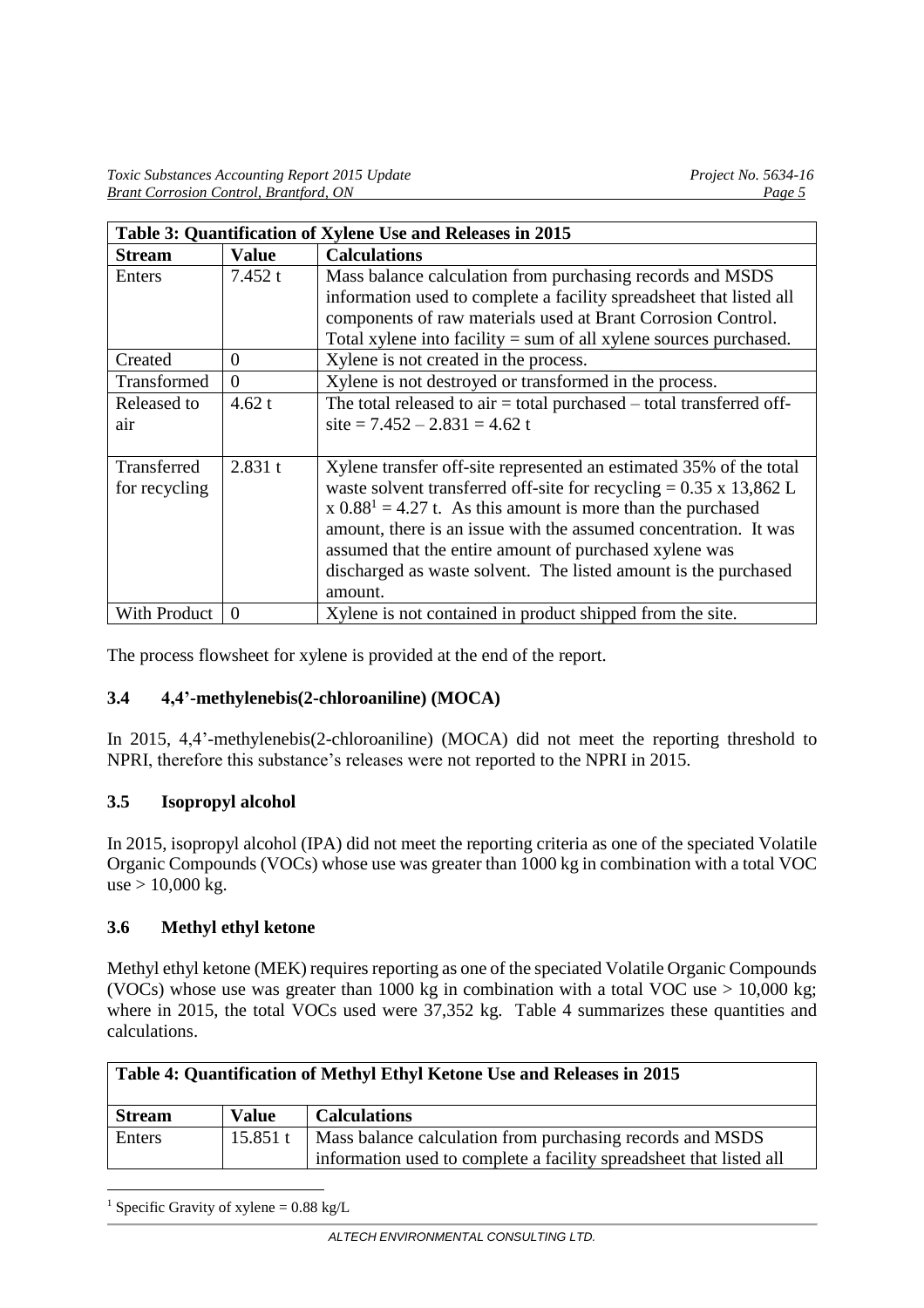|               |          | components of raw materials used at Brant Corrosion Control.                 |
|---------------|----------|------------------------------------------------------------------------------|
|               |          | Total MEK into facility $=$ sum of all MEK sources purchased.                |
| Created       | $\theta$ | MEK is not created in the process.                                           |
| Transformed   | $\Omega$ | MEK is not destroyed or transformed in the process.                          |
| Released to   | 8.842 t  | The total released to air $=$ total purchased $-$ total transferred off-site |
| air           |          | $= 15.851 - 7.009 = 8.842$ t                                                 |
|               |          |                                                                              |
| Transferred   | 7.009 t  | MEK transfer off-site represented an estimated 65% of the total              |
| for recycling |          | waste solvent transferred off-site for recycling = $0.65 \times 13,862$ L x  |
|               |          | $0.82 = 7.208$ t. As this amount is more than the purchased amount,          |
|               |          | there is an issue with the assumed concentration. It was assumed             |
|               |          | that the entire amount of purchased MEK was discharged as waste              |
|               |          | solvent. The listed amount is the purchased amount.                          |
| With Product  | $\Omega$ | MEK is not contained in product shipped from the site.                       |

The process flowsheet for MEK is provided at the end of the report.

# **3.7 Particulate Matter less than 10 microns**

In 2015, particulate Matter less than 10 microns (PM<sub>10</sub>) did not meet the reporting threshold to NPRI, therefore this substance's releases were not reported to the NPRI in 2015.

-

<sup>&</sup>lt;sup>2</sup> Specific Gravity of MEK =  $0.8 \text{ kg/L}$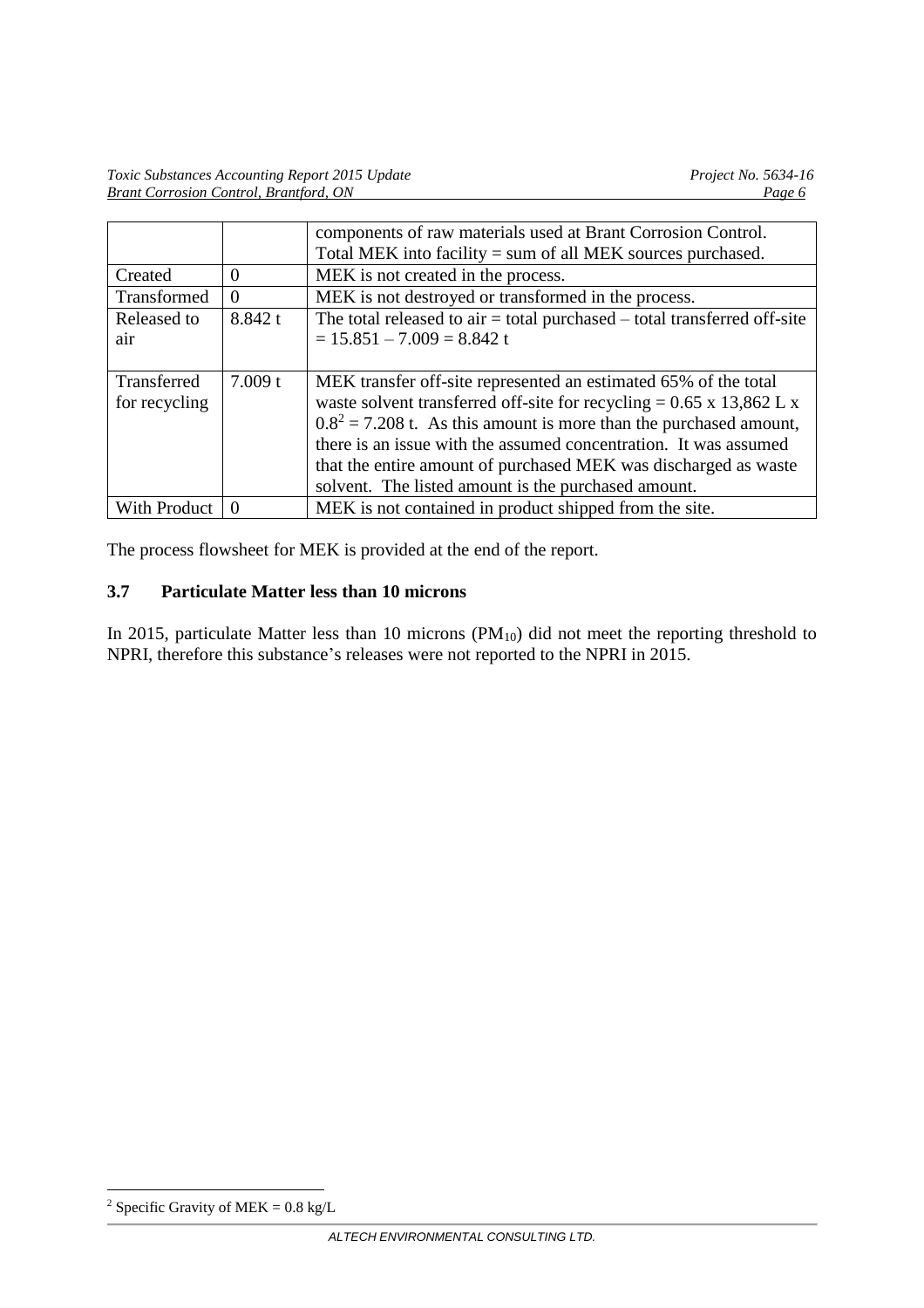| <b>Toxic Substances Accounting Report 2015 Update</b> | <i>Project No.</i> 5634-16 |
|-------------------------------------------------------|----------------------------|
| <b>Brant Corrosion Control, Brantford, ON</b>         | Page:                      |

#### **4.0 CONCLUSION**

Mass balance calculations were performed to determine use, releases and material balance for the TRA-reportable substances at the Brant Corrosion Control facility. Table 6 provides a summary of the reportable amounts for the 2015 reporting year.

| <b>Process Type</b>   | <b>Toluene</b> | <b>Xylene</b> | <b>MEK</b> |  |  |
|-----------------------|----------------|---------------|------------|--|--|
|                       | (tonnes)       | (tonnes)      | (tonnes)   |  |  |
| Enters (total)        | 5.990          | 7.452         | 15.851     |  |  |
| Created               |                |               |            |  |  |
| Destroyed or          | 0              |               |            |  |  |
| Transformed           |                |               |            |  |  |
| In/on product         | $\Omega$       | $\Omega$      | 0          |  |  |
| Released, as Air      | 5.990          | 4.62          | 8.842      |  |  |
| Emission              |                |               |            |  |  |
| Released, Transferred |                | 2.831         | 7.009      |  |  |
| for Recycling         |                |               |            |  |  |
| Released to water     |                |               |            |  |  |
| Total outputs         | 5.990          | 7.452         | 15.851     |  |  |
| Relative Imbalance    | 0 %            | $0\%$         | $0\%$      |  |  |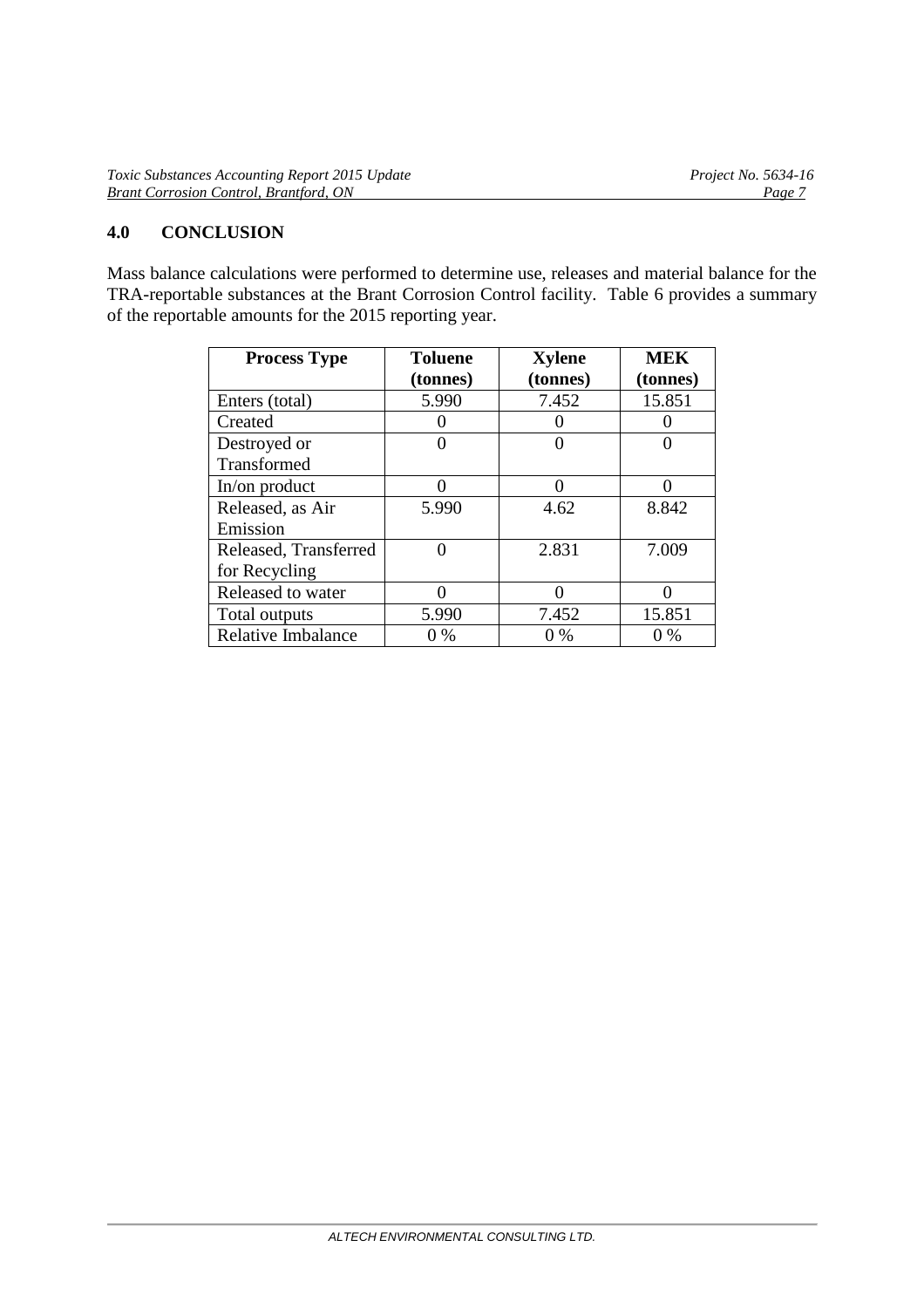## **5.0 PUBLIC SUMMARY**

Table 7 is a copy of the Public Summary for the reportable amounts for the 2015 reporting year.

| Table 7: Public Summary of Substances Uses and Releases in 2015 (tonnes/yr) |             |             |                       |                       |             |                          |             |                  |                   |             |                   |          |
|-----------------------------------------------------------------------------|-------------|-------------|-----------------------|-----------------------|-------------|--------------------------|-------------|------------------|-------------------|-------------|-------------------|----------|
| Substance                                                                   | Used        |             |                       | Destroyed/Transformed |             | On Site Releases         |             |                  | Recycled Off Site |             |                   |          |
|                                                                             | 2014        | 2015        | $%$ Diff <sup>3</sup> | 2014                  | 2015        | % Diff                   | 2014        | 2015             | $\%$              | 2014        | 2015              | % Diff   |
|                                                                             |             |             |                       |                       |             |                          |             |                  | Diff              |             |                   |          |
| Toluene                                                                     | 7.374       | 5.990       | $-19%$                |                       |             | $\overline{\phantom{0}}$ | 7.374       | 5.990            | $-19%$            |             |                   |          |
| Xylene                                                                      | 7.909       | 7.452       | $-6\%$                |                       |             | $\overline{\phantom{0}}$ | 5.194       | 4.62             | $-11\%$           | 2.715       | 2.831             | 4%       |
| <b>IPA</b>                                                                  | <b>DNMC</b> | <b>DNMC</b> |                       |                       |             | ۰                        | <b>DNMC</b> | <b>DNMC</b>      |                   |             |                   |          |
| MEK                                                                         | 19.64       | 15.851      | $-17.2%$              |                       |             |                          | 12.097      | 8.842            | $-12%$            | 7.543       | 7.009             | $-22.8%$ |
| <b>MOCA</b>                                                                 | 28.50       | <b>DNMC</b> |                       | 28.50                 | <b>DNMC</b> |                          | $\Omega$    | <b>DNMC</b>      |                   |             |                   |          |
|                                                                             | Created     |             |                       |                       | In Product  |                          |             | On Site Releases |                   |             | Recycled Off Site |          |
|                                                                             | 2014        | 2015        | % Diff                | 2014                  | 2015        | % Diff                   | 2014        | 2015             | $\%$              | 2014        | 2015              | % Diff   |
|                                                                             |             |             |                       |                       |             |                          |             |                  | Diff              |             |                   |          |
| Zinc                                                                        | DNMC        | <b>DNMC</b> |                       |                       |             | ۰                        | <b>DNMC</b> | <b>DNMC</b>      |                   | <b>DNMC</b> | <b>DNMC</b>       |          |
| $PM_{10}$                                                                   |             | DNMC DNMC   |                       |                       |             |                          | <b>DNMC</b> | <b>DNMC</b>      |                   |             |                   |          |

DNMC = Did not meet criteria for reporting to NPRI & TRA.

Altech will report these amounts, where required, to Environment Canada and/or to the Ontario Ministry of Environment and Climate Changefor the calendar year 2015 through the input forms on the SWIM web site. While the actual amounts were reported on the forms, a check box will be completed that requests Environment Canada and MOECC to report (if any) published amounts related to Brant Corrosion Control in quantity ranges (e.g. 0 to 10 tonnes, etc.), as shown in Table 7.

Brant Corrosion Control is required to keep this Toxic Substances Accounting report on file for presentation if requested by Ministry of Environment and Climate Change staff. It need not be produced for an inquiry by members of the public.

-

 $3\%$  Diff = Difference in %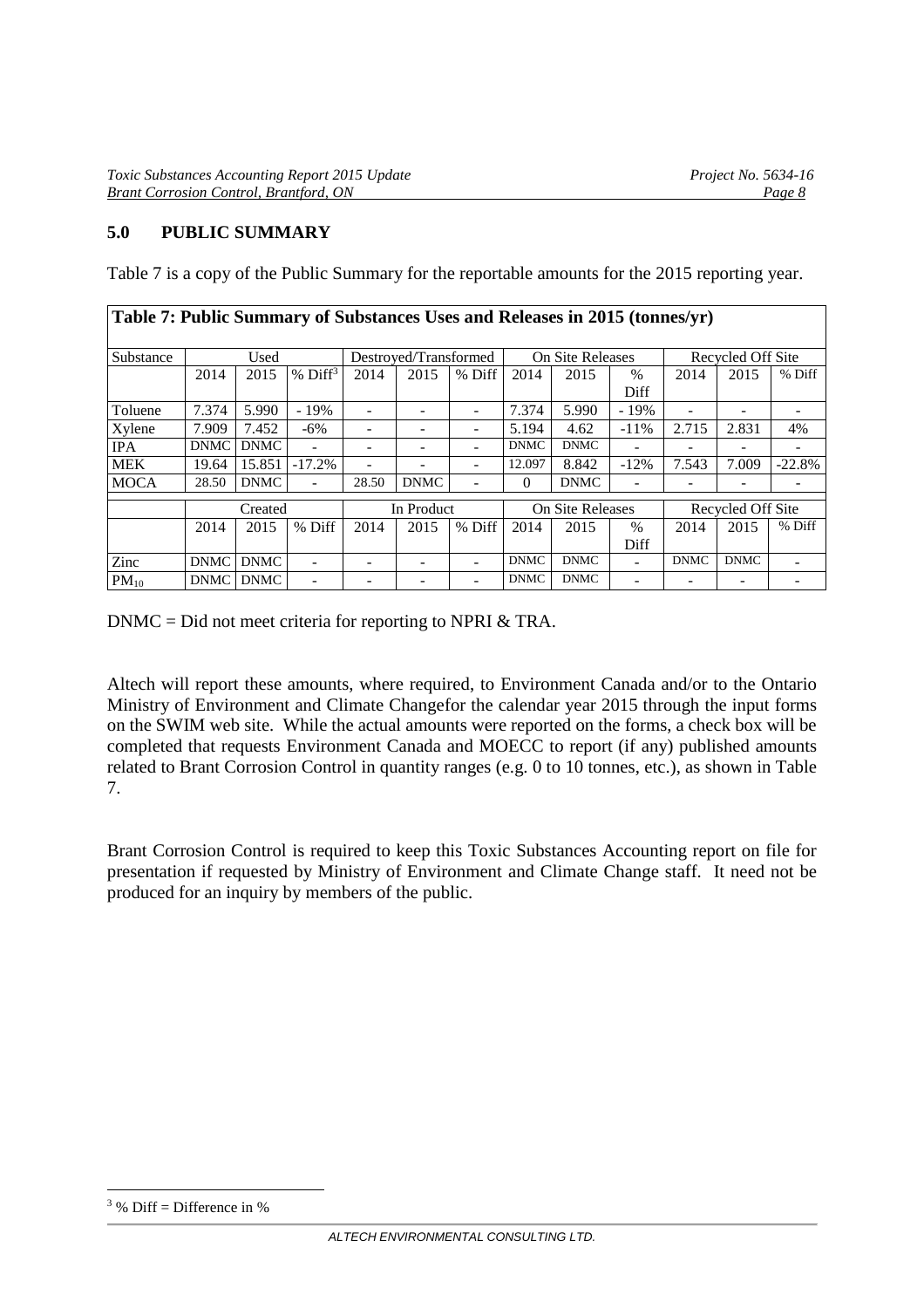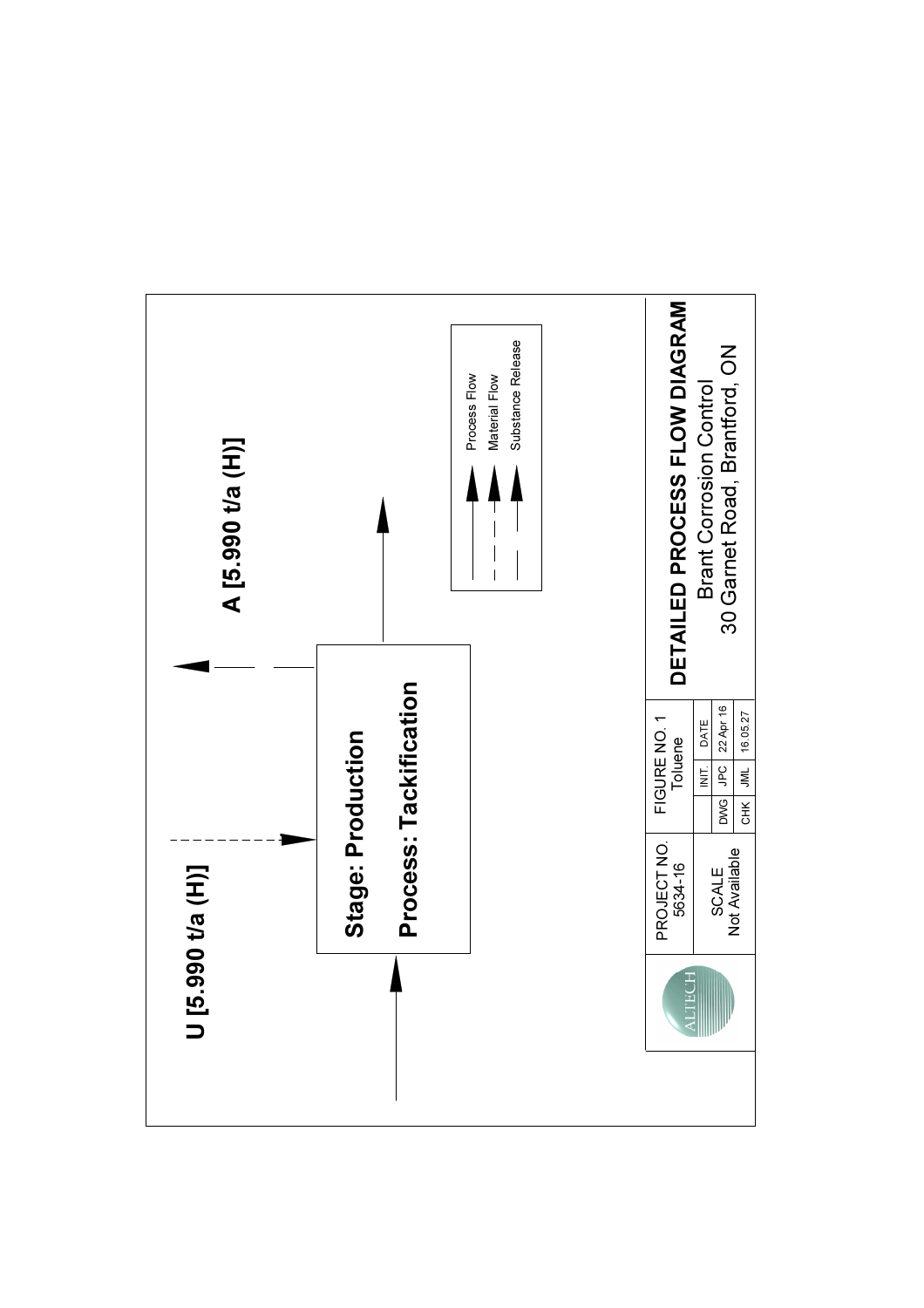